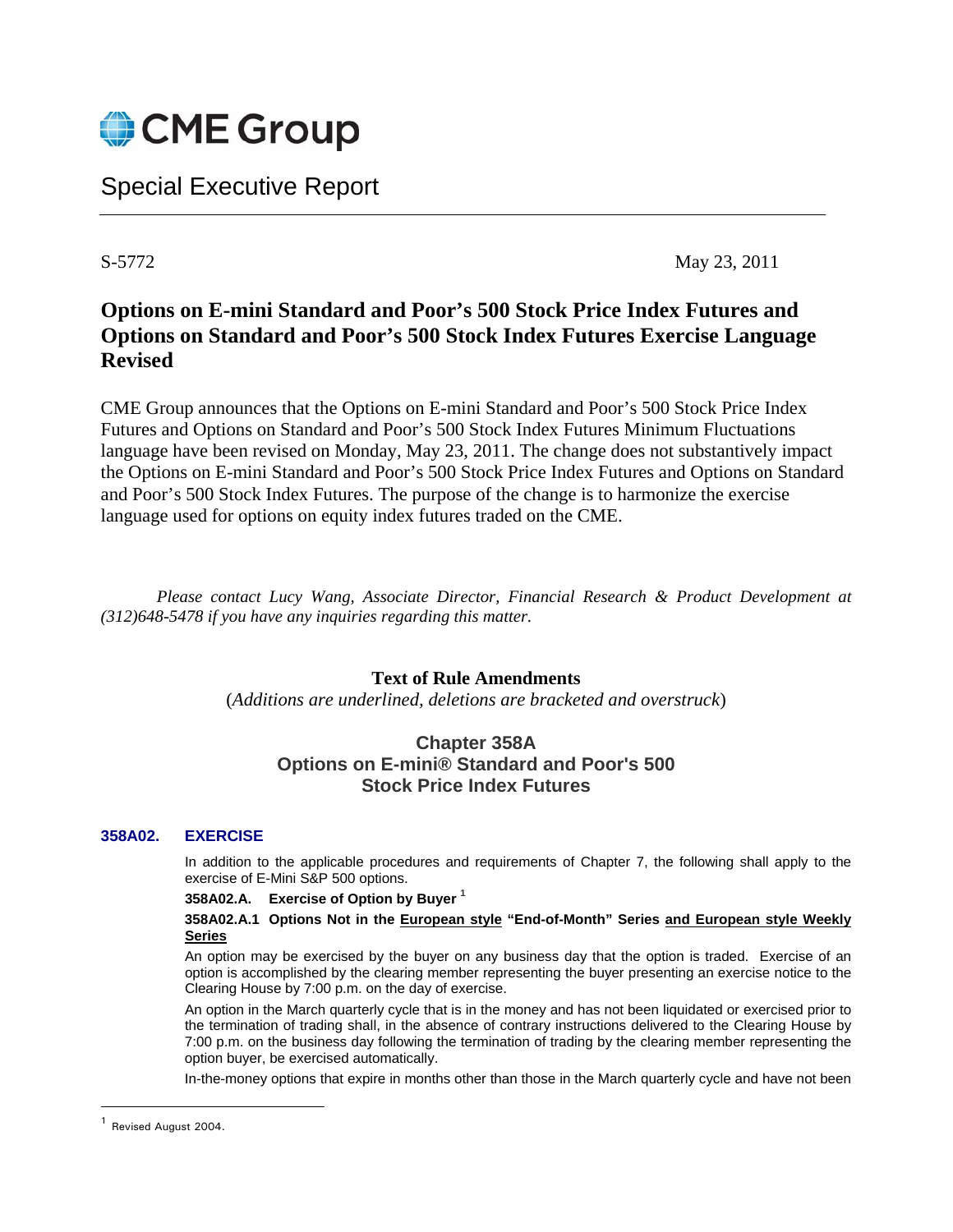liquidated or exercised prior to the termination of trading shall, in the absence of contrary instructions delivered to the Clearing House by 7:00 p.m. on the day of the expiration by the clearing member representing the option buyer, be exercised automatically.

Corrections to option exercises may be accepted by the Clearing House after the 7:00 p.m. deadline and up to the beginning of final option expiration processing provided that such corrections are necessary due to; (1) a bona fide clerical error, (2) an unreconciled Exchange option transaction(s), or (3) an extraordinary circumstance where the clearing firm and customer are unable to communicate final option exercise instructions prior to the deadline. The decision whether a correction is acceptable will be made by the President of the Clearing House, or the President's designee, and such decision will be final.

#### **358A02.A.2 Options in the European style "End-of-Month" Series and the European style Weekly Options Series**

Following the termination of trading of an option, all in-the-money options shall be automatically exercised by the Clearing House on the day of expiration for the option. All out-of-the-money options shall be abandoned by the Clearing House on the day of expiration for the option. Whether an option is in or out of the money shall be determined based on the fixing price of the CME E-mini S&P 500 stock index futures on the day of expiration as follows:

- Tier1 Take the thirty (30) second average of sale prices of the underlying futures contract on Globex, weighted by volume, from 2:59:30 to 3:00:00 p.m. Chicago time.
- Tier2 If no sales occurred during the thirty-second interval noted above, take the midpoint of each bid and ask spread and average the resulting midpoints over the thirty-second interval. However, when looking at each bid / ask spread, if it is wider than 2 ticks (0.50 index points), the bid/ask pair shall be discarded in the calculation.
- Tier3 If the fixing price cannot be determined by both Tiers 1 and 2, or there is a trading interruption in the underlying futures market on Globex at any point from 2:58:00 to 3:00:00 p.m. Chicago time due to system outage or trading stoppages, including stoppages pursuant to Rule 580.3, take the thirty (30) second average of sale prices of the S&P 500 futures contract of the same contract month as the underlying futures contract, from 2:59:30 to 3:00:00 p.m. Chicago time.
- Tier 4 If the fixing price cannot be determined pursuant to Tiers 1, 2 and 3, Exchange Staff shall take into consideration any other information it deems appropriate to determine the fixing price. This information may include, but is not limited to, the following, and procedures to determine the information may be performed in any order by Exchange Staff: (1) derive the fixing price based on basis relationship against the underlying cash index level; (2) repeat Tier 1, 2, or 3 at ever increasing 30 second increment intervals until data is obtained.

The calculation of the fixing price shall be rounded to the nearest 0.01 index points.

In the event of an option expiring on a shortened trading day, the fixing calculation shall be performed based on the market activities during the thirty-second period immediately preceding the close of the underlying stock market.

An option is deemed in the money if the fixing price of the underlying futures contract lies strictly above the exercise price in the case of a call, or lies strictly below the exercise price in the case of a put. For example, if the fixing price were 1250.01 or higher, then 1250 Calls shall be exercised. If the fixing price were 1250.00 or lower, then 1250 Calls shall be abandoned. Similarly, if the CME currency fixing price were 1249.99 or lower, then 1250 Puts shall be exercised. If the fixing price were 1250.00 or higher, then 1250 Puts shall be abandoned.

Options in the European style "End-of-Month" options series and European style Weekly options series may not be exercised prior to the expiration of the options. At the expiration, in-the-money options may not be abandoned and out-of-the-money options may not be exercised.

## **Chapter 351A Options on Standard and Poor's 500 Stock Price Index™ Futures**

#### **351A02. EXERCISE**

In addition to the applicable procedures and requirements of Chapter 7, the following shall apply to the exercise of S&P options.